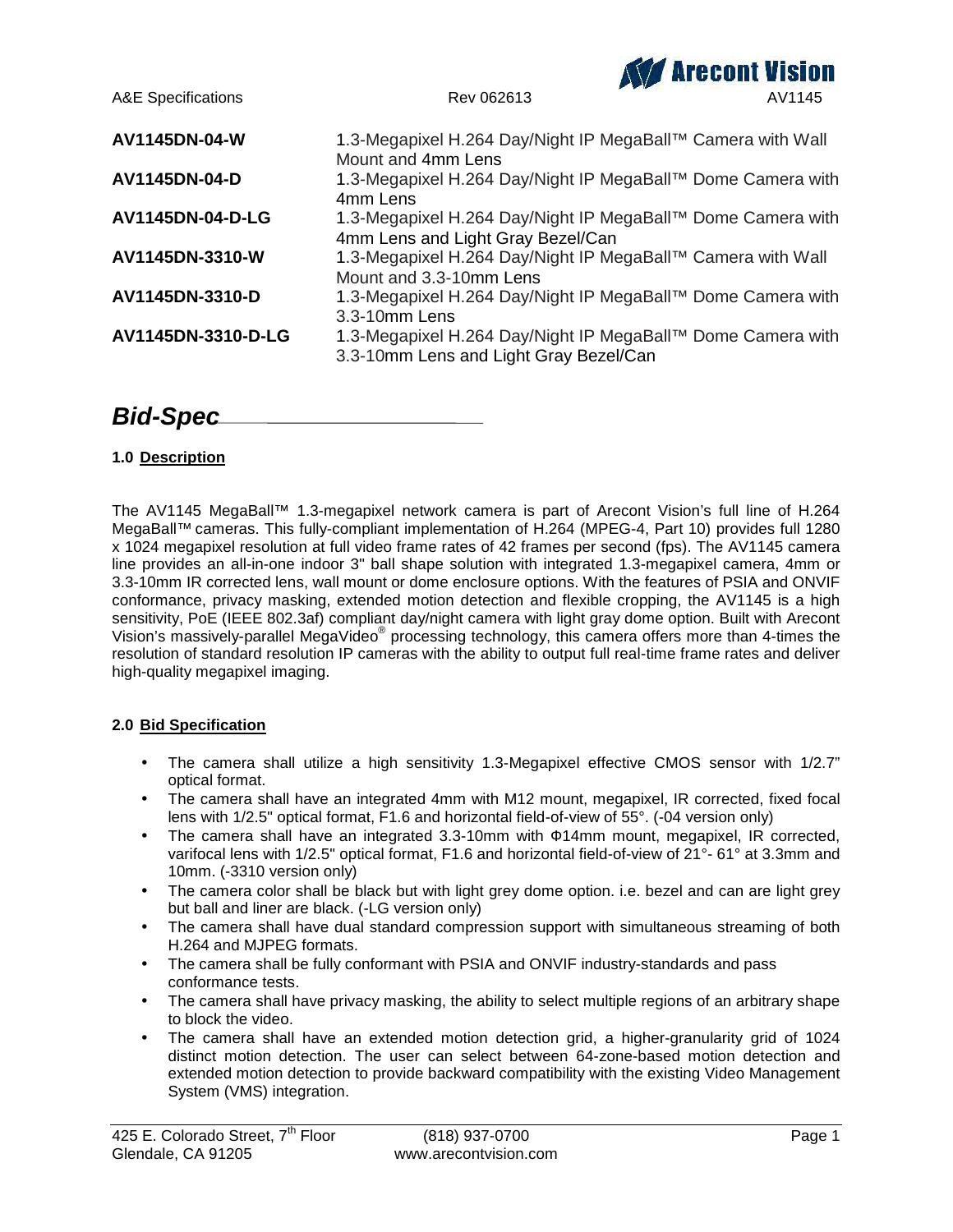A&E Specifications and the control of the Rev 062613 AV1145



- The camera shall have multi-streaming support of up to 8 non-identical concurrent streams (different frame rate, bitrate, resolution, quality and compression format).
- The camera shall be able to be cropped to any resolution divisible by 2 and maintain H.264 compression. It shall be possible to crop the camera to output a variety of lower resolution images.
- The camera shall output at a maximum resolution of 1280(H) x 1024(V) pixels at a maximum frame rate of 42fps.
- The camera shall feature streaming of the full field-of-view (FOV) and simultaneous multiple regions of interest (ROI) for forensic zooming.
- The camera shall be equipped with a 100Mbps LAN connector.
- The camera's shutter speed shall be 1ms 500ms.
- The camera shall provide 21 levels of compression quality for optimal viewing and archiving.
- The camera shall support at minimum RTSP, RTP/TCP, RTP/UDP (Unicast/Multicast), HTTP1.0, HTTP1.1, DHCP, TFTP network protocols.
- The camera shall have Real Time Streaming Protocol (RTSP) support allowing for compatibility with media players such as Apple QuickTime® , VLC Player and others.
- The camera shall feature automatic exposure, automatic multi-matrix white balance, shutter speed control, 50/60Hz selectable flicker control, programmable brightness, saturation, gamma, sharpness, windowing and decimation, simultaneous delivery of full-field view and zoomed images at video frame rate, instantaneous electronic zoom, pan and tilt, and electronic image rotation by 180°.
- The camera shall incorporate necessary algorithms and circuits to detect motion in low-light with clarity.
- The camera shall support a minimum illumination of 0.1 Lux in color mode.
- The camera shall support an IR sensitive minimum illumination of 0 Lux in black and white (B/W) mode with an additional IR light source.
- The camera's primary power source shall be Power over Ethernet (PoE) complying with the IEEE 802.3af standard and provide at least 5.0W of power.
- The camera shall have the alternative option to be powered by a power source from between 12V DC up to 48V DC or 24V AC.
- The camera shall be utilized for indoor use only.
- The camera's operating ambient temperature is -5°C (23 °F) to 50°C (122°F); stable image temperature is  $0^{\circ}C$  (32  $^{\circ}F$ ) to +50 $^{\circ}C$  (122  $^{\circ}F$ ); storage temperature -20 $^{\circ}C$  (-4  $^{\circ}F$ ) to +60 $^{\circ}C$  (140  $^{\circ}F$ ).
- The camera shall be compliant with EMI and EMC requirements, following European Standards EN55022 (Class A limits), EN55024 (IEC 61000-4-2, IEC 61000-4-3, IEC 61000-4-4, IEC 61000- 4-5, IEC 61000-4-6, IEC 61000-4-8, IEC 61000-4-11), EN61000-3-2 and EN61000-3-3, EN60950-1.
- The camera shall be compliant with RoHS Directive 2002/95/EC.
- The camera shall be compliant with REACH Directive EC1907/2006.
- The camera shall be compliant with FTC "Made in USA" standard.
- The camera shall have CE and UL listed markings.
- The camera shall have dimensions of:
	- o 3" (76.2mm) x 5.76" (146.2mm) H (-04-W models)
	- o 3" (76.2mm) x 6.15" (156.2mm) H (-3310-W models)
	- o 5.1" (130mm) x 1.74" (44mm) H (-D models in-ceiling)
	- o 5.1" (130mm) x 3.85" (98mm) H (-D models, surface with bubble)
- The camera shall weigh 1.2lb (0.58kg).

Quick-Spec

# **3.0 Minimum Performance Specification**

Megapixel camera must meet the following operating requirements

# **Operational**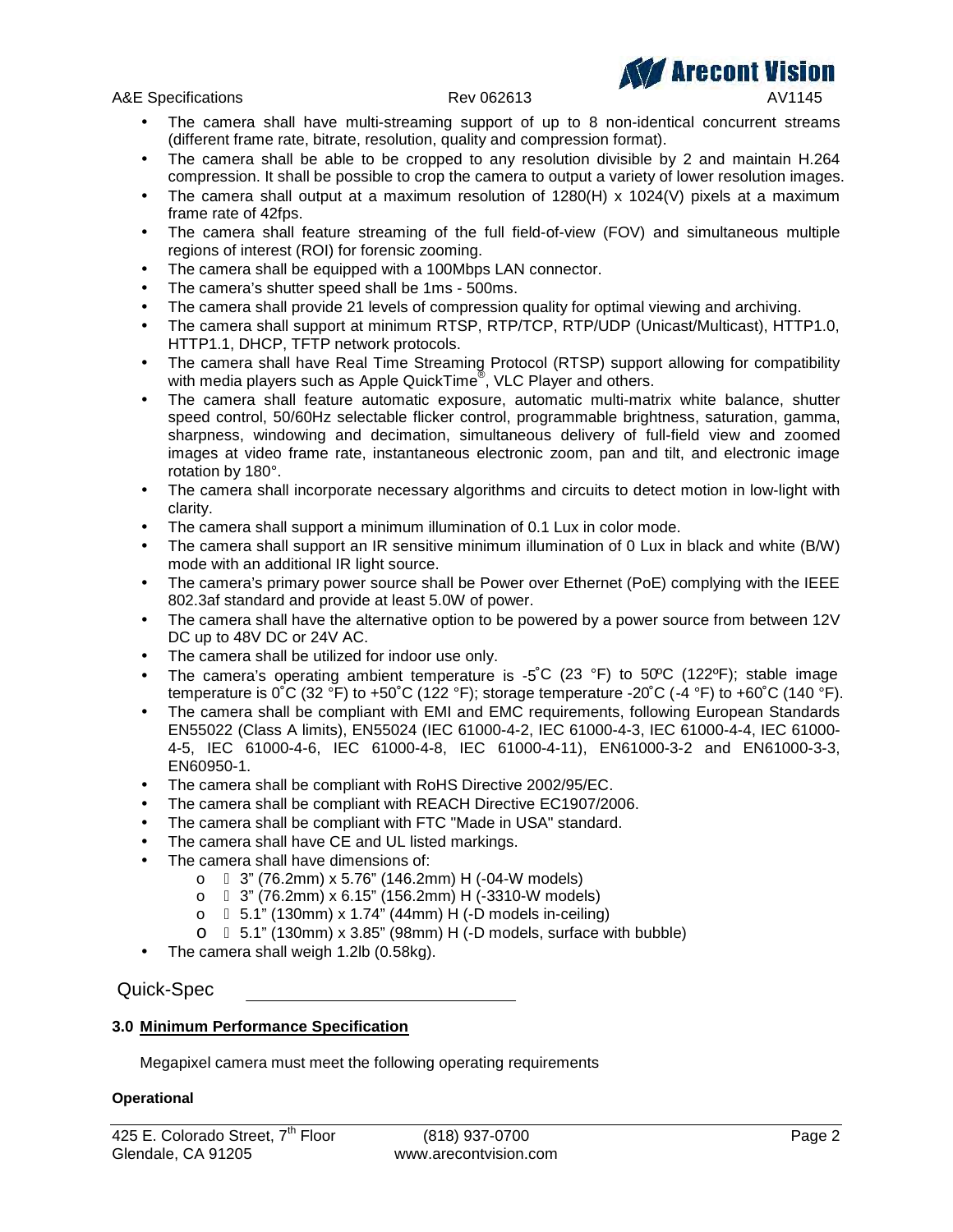

Maximum SNR

Imaging 1.3-megapixel effective CMOS image sensor Optical format: 1/2.7" Pixel Size: 3 um x 3 um Active Pixel Count 1280(H) x 1024(V) pixel array Minimum illumination Color: 0.1 Lux @ F1.4 Day/Night: 0 Lux, IR sensitive Dynamic range 69 dB<br>Maximum SNR 45 dB

# **Full Field-of-View (FOV) Resolutions**

1280x1024 (HxW) 1.3 megapixel 640x512 (HxW) 1/4 resolution

# **Cropped Field-of-View Resolutions**

Flexible Cropping: Crop to any resolution that is divisible by 2 pixels in H.264 and 1 pixel in MJPEG up to the maximum resolution of the camera. Example resolutions include but are not limited to the following: 1280x720 HDTV - 720p 1024x768 XGA 800x600 SVGA 704x570 PAL 704x480 NTSC

640x480 VGA 352x288 CIF 320x240 SIF

#### **Data Transmission**

Video frame rate up to 42fps @ 1280x1024 Compression type H.264 (MPEG-4, Part 10) Motion JPEG (MJPEG) 21 levels of quality

Network protocols

RTSP, RTP over TCP, RTP over UDP, HTTP1.0, HTTP1.1, DHCP, TFTP

100 Base-T Ethernet Network Interface Multi-streaming: 8 non-identical streams

#### **Programmability**

Flexible cropping and low-light noise filter control Shutter Speed: 1ms – 500ms Backlight compensation and multi-matrix white balance On-camera motion detection and privacy mask w/1024 detection zones 50/60Hz selectable flicker control Electronic pan, tilt, zoom (PTZ) and image flip – 180° rotation MoonLight™ mode – extended exposure and proprietary noise cancellation Programmable resolution, brightness, saturation, gamma, sharpness and tint Bitrate and bandwidth limitation control

#### **Electrical**

General purpose opto-coupled input and output Power over Ethernet (PoE): PoE 802.3af for camera Auxiliary power 12–48V DC, 24V AC Power consumption: 5.0 Watts maximum DC Power

#### **Mechanical**

Casing:

- Die-cast aluminum 3" metal ball and bracket (–W models)
- Plastic surface/in-ceiling dome w/polycarbonite bubble (–D models)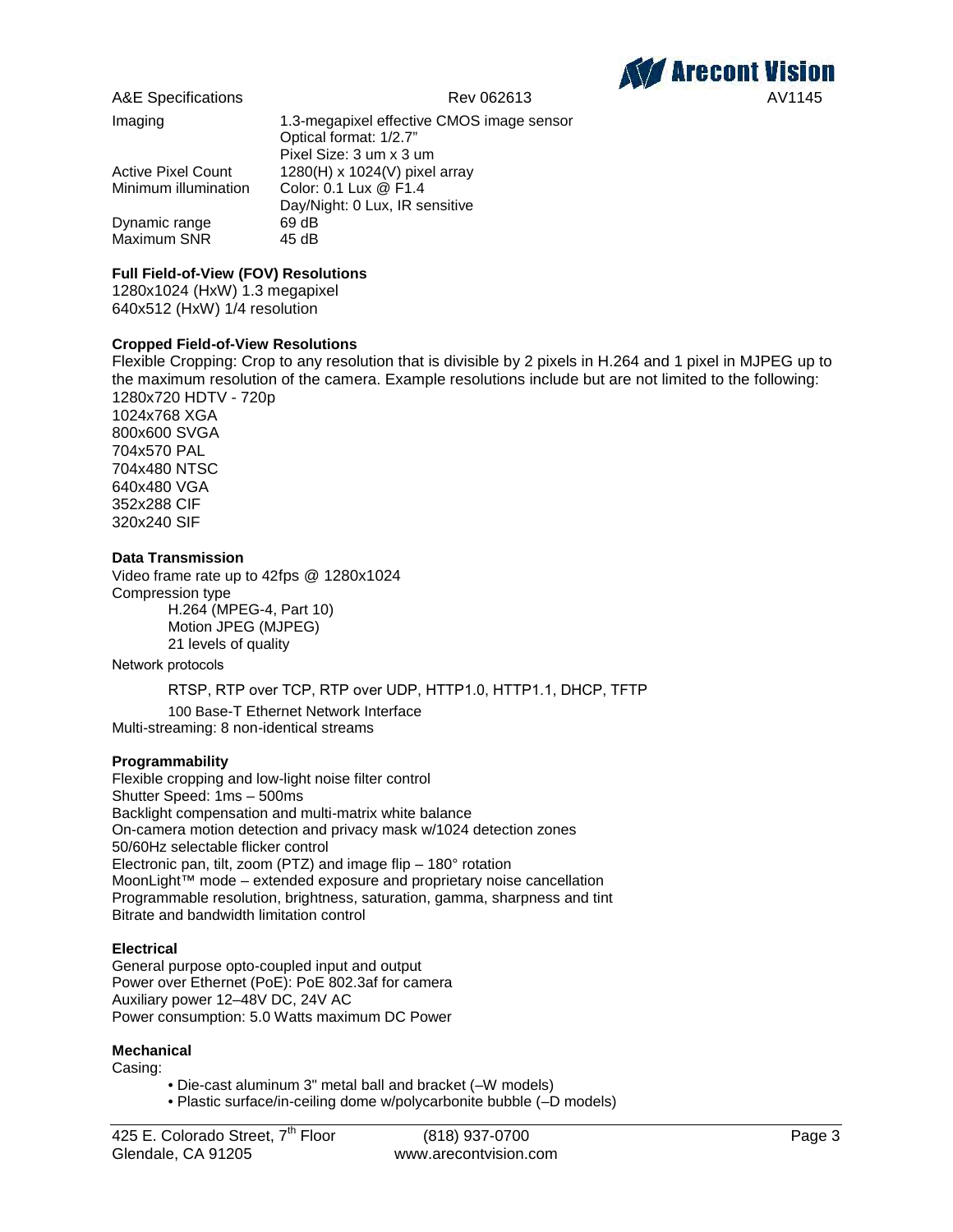



Embedded in-ceiling mount (–D Models) External lens adjustment for zoom, focus and iris (–3310 models) Easy 3-axis camera adjustment w/360° pan, 90° tilt and 360° z-axis Total Unit Dimensions:

- Ø 3" (76.2mm) x 5.76" H (146.2mm) (–04 models)
- Ø 3" (76.2mm) x 6.15" H (156.2mm) (–3310 models)
- Ø 5.1" (130mm) x 1.74" H (44mm) (–D models in-ceiling)
- Ø 5.1" (130mm) x 3.85" H (98mm) (–D models, surface w/bubble)

Weight: 1.2lbs (0.58kg)

**Color :**

- Standard color: Black
- -LG : Light Gray Dome

#### **Environmental**

Operating temperature -5˚C (23 °F) to +50˚C (122 °F) Stable image temperature 0˚C (32 °F) to +50˚C (122 °F) Storage temperature -20˚C (-4 °F) to +60˚C (140 °F) Humidity 0% to 90% (non-condensing)

#### **Compliance Information**

Class A FCC, Part 15; EN55022 Class A, EN55024, EN61000-3-2 and EN61000-3-3, EN60950-1 RoHS, REACH, CE Mark, UL Listed

#### **Industry Standard**

PSIA and ONVIF Conformance

#### **Lenses:**

4mm, F1.6, H-FOV: 55° (–04 models) 3.3–10mm, F1.6, H-FOV: 21°–61° (–3310 models)

#### **Accessories:**

| D4S-WMT-B | Black Wall mount with 3/4" NPT standard         |
|-----------|-------------------------------------------------|
| D4S-CMT-B | Black Ceiling mount with 3/4" NPT standard      |
| D4S-WMT   | Light Gray Wall mount with 3/4" NPT standard    |
| D4S-CMT   | Light Gray Ceiling mount with 3/4" NPT standard |
| SV-EBA    | Electrical box adapter                          |
| SV-JBA    | Junction box adapter                            |

#### **Related Documentation**

AV1145 Camera Specification Installation Manual

# **4.0 Model Numbers**

The camera shall be Arecont Vision model AV1145DN-04-W, 1.3-Megapixel H.264 day/night IP MegaBall™ camera with wall mount and 4mm lens.

The camera shall be Arecont Vision model AV1145DN-04-D, 1.3-Megapixel H.264 day/night IP MegaBall™ dome camera with 4mm lens

The camera shall be Arecont Vision model AV1145DN-04-D-LG, 1.3-Megapixel H.264 day/night IP MegaBall™ dome camera with 4mm lens and light gray bezel/can

The camera shall be Arecont Vision model AV1145DN-3310-W, 1.3-Megapixel H.264 day/night IP MegaBall™ camera with wall mount and 3.3-10mm lens.

The camera shall be Arecont Vision model AV1145DN-3310-D, 1.3-Megapixel H.264 day/night IP MegaBall™ dome camera with 3.3-10mm lens

The camera shall be Arecont Vision model AV1145DN-3310-D-LG, 1.3-Megapixel H.264 day/night IP MegaBall™ dome camera with 3.3-10mm lens and light gray bezel/can